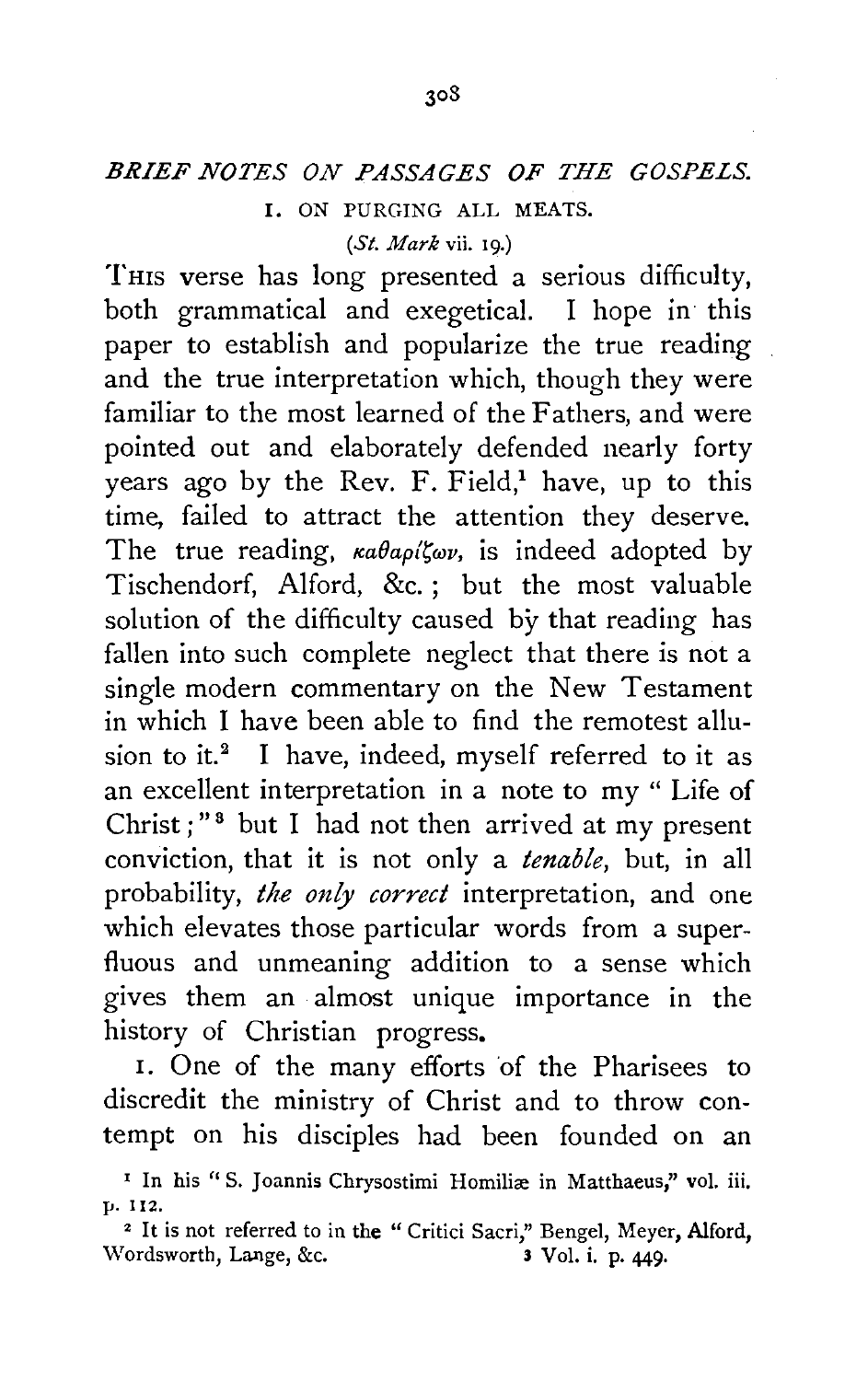incident of which the special details are not recorded. On some occasion-probably at one of the many slight mid-day meals to which Jesus and his immediate followers were invited in the busy course of his Galilean work-the disciples, in the hurry and pressure of their duties, had neglected the tradition of the elders by sitting down "with profane, that is, with unwashed hands." Although the frequent and minute rules of ablution which occupy so large a part of the Sixth *'Seder* of the Talmud have no foundation whatever in the Law of Moses, they were insisted upon with extreme urgency and endless regulations in the oral law. Instead, therefore, of answering the particular charge of these Pharisaic critics, Jesus went to the very heart of the matter under dispute by exposing the immorality, and utterly setting at nought the claims, of that tradition of the Scribes which, in myriads of external rules, had invaded the province and eaten away the very heart of true religion. If, as we have good reason to suppose, the unwritten law of that day was at all coincident in form and tendency with the precepts of the Mishnah, our Lord might have selected numberless other instances in which both the letter and the spirit of the Mosaic legislation were violated and abolished by the comments of the Scribes.<sup>1</sup> The instance which He did 'select was that of immoral vows-like the vow involved in the Corban-which enriched the Temple treasury at the expense of filial affection. It is very probable that this was not the

<sup>&</sup>lt;sup>1</sup> For a few specimens of these, see the author's " Life of Christ," vol. i. p. 449, *seq,* and the Excursuses on the Talmud and on the Hypocrisy of the Pharisees.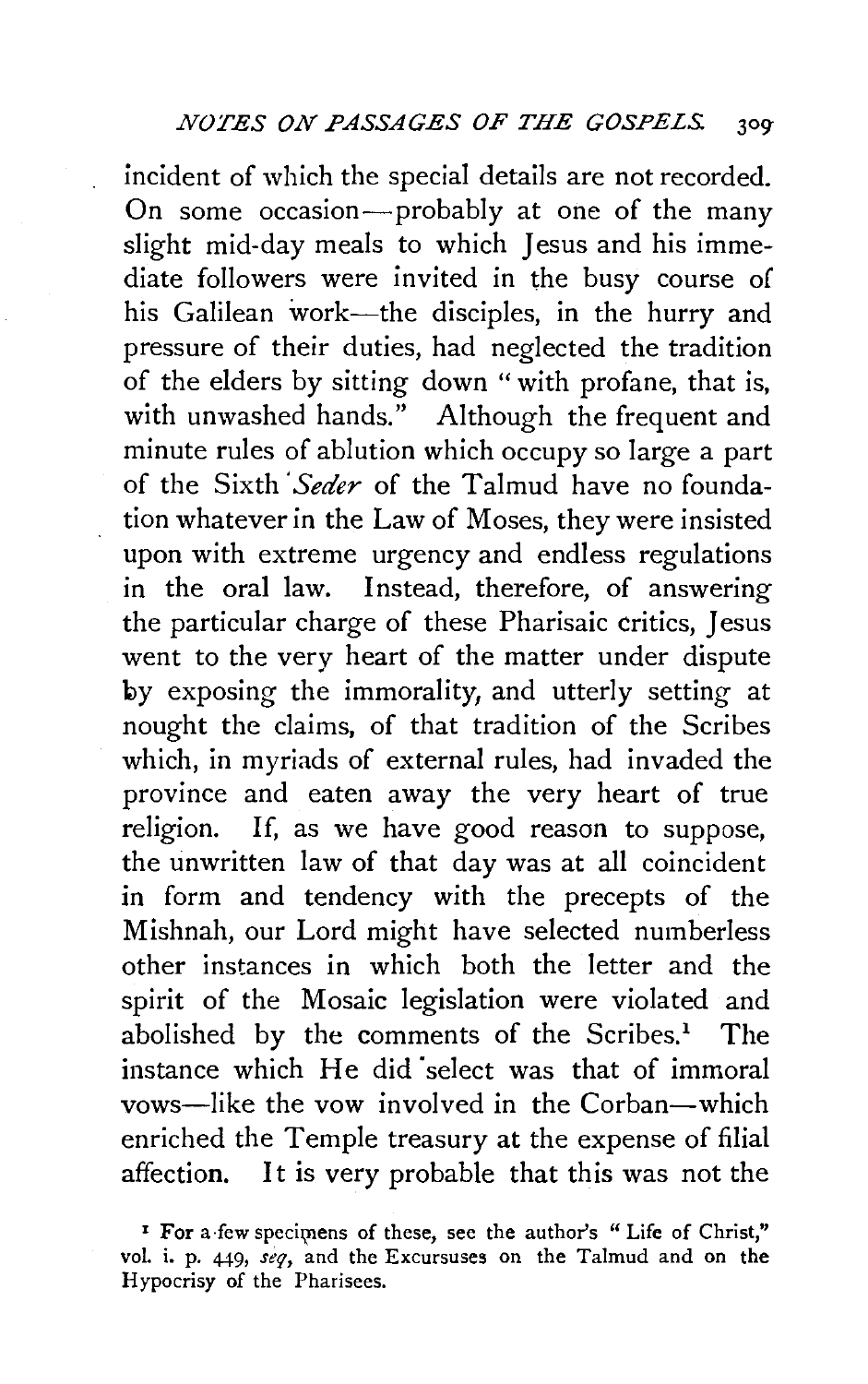only proof which He furnished of the hollowness and danger of the *Torah shebeal p£h,* or "law upon the lips;" but even if He instanced this alone, it was sufficient to discredit the whole system of the " tradition of the Elders " by shewing that rules which opposed the very letter of the Decalogue and obliterated the earliest obligations of moral duty, could not even be authoritative, much less divine. And He ended his indignant expostulation against these saintly spies from Jerusalem by applying to them the stern language of the prophet who, so many centuries before, had warned the Jewish nation against the danger of substituting formalism for spirituality, the honour of the lips for the devotion of the life.

2. And then, as though He deigned no further lesson to men whose motives were base and their whole system hypocritical, He called to him the multitude, and in solemn words bade them hearken to one brief principle which laid the axe at the root of that whole system which was to the Scribes and Pharisees of that day their very breath of life. No part of the Rabbinic teaching was more exclusive and universal, no set of regulations was more elaborate and more wide-reaching in their significance, than those which had exaggerated the simple Mosaic distinction between clean and unclean meats into hundreds of petty and minute directions, such as, to a Jew living out of Judea, made life a burden and entangled the simplest acts of daily routine in an iron network of intricate subtleties. The whole of this system, and all that it involved, our Lord at once swept away by the enunciation of the one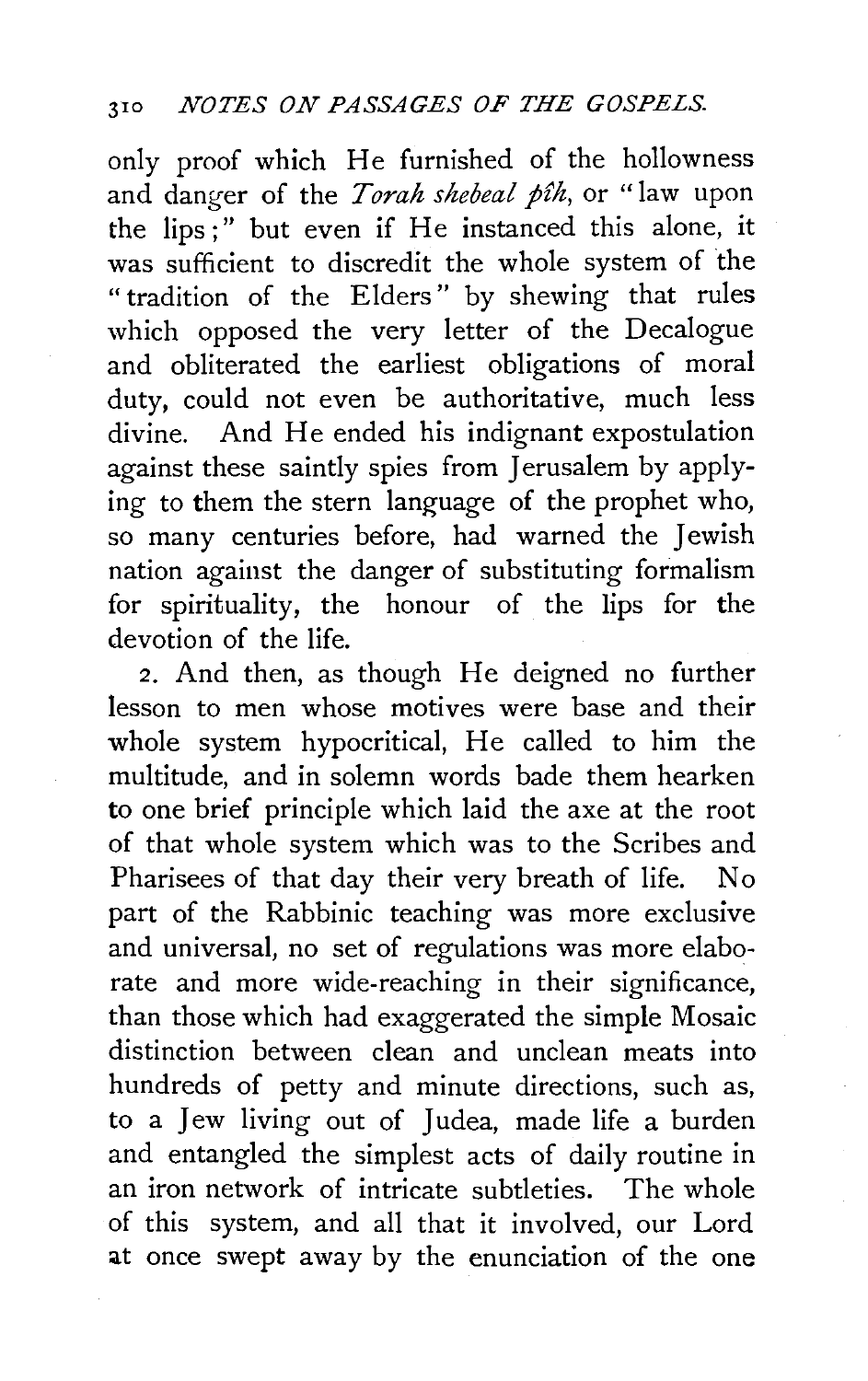broad spiritual principle that man is defiled, not by the *external*, but by the *internal*; that *Levitical* uncleanness, when compared with *moral* uncleanness, was of infinitesimally small importance ; that, in the nature of things, and apart from mere ceremonial and sanitary arrangements, it was of extremely little consequence whether or not a man swallowed an animalcule or ate of the flesh of some animal which did not quite divide the hoof; but that it *was* of divine and infinite importance whether his heart was "a sanctuary or a sewer,"-a sweet fountain of love and purity, or a black and turbid vent of sensuality, deceit, and hate.

3· The Pharisees were naturally offended that the multitude, over whom their authority had been hitherto supreme and unquestioned, should thus be bidden to give solemn heed to a truth which cleared away and flung to the winds in one sweep the cobwebs of oral tradition which they and their fathers had been spinning for ages between every line and letter of the written law. The Apostles, not yet by any means emancipated from the feeling of reverence which they, and all such "people of the earth," as their rulers called them, had ever paid to the learned and priestly class, told Jesus, not without anxiety, of the anger which his words had kindled. His answer was an appeal from the judgment of men to the judgment of God and a prophecy that the vaunted wisdom of an ignorance which gave itself the airs of knowledge and the vaunted power of guidance possessed by a blindness which pretended to be sight, would soon and **sud**denly end in shameful fall.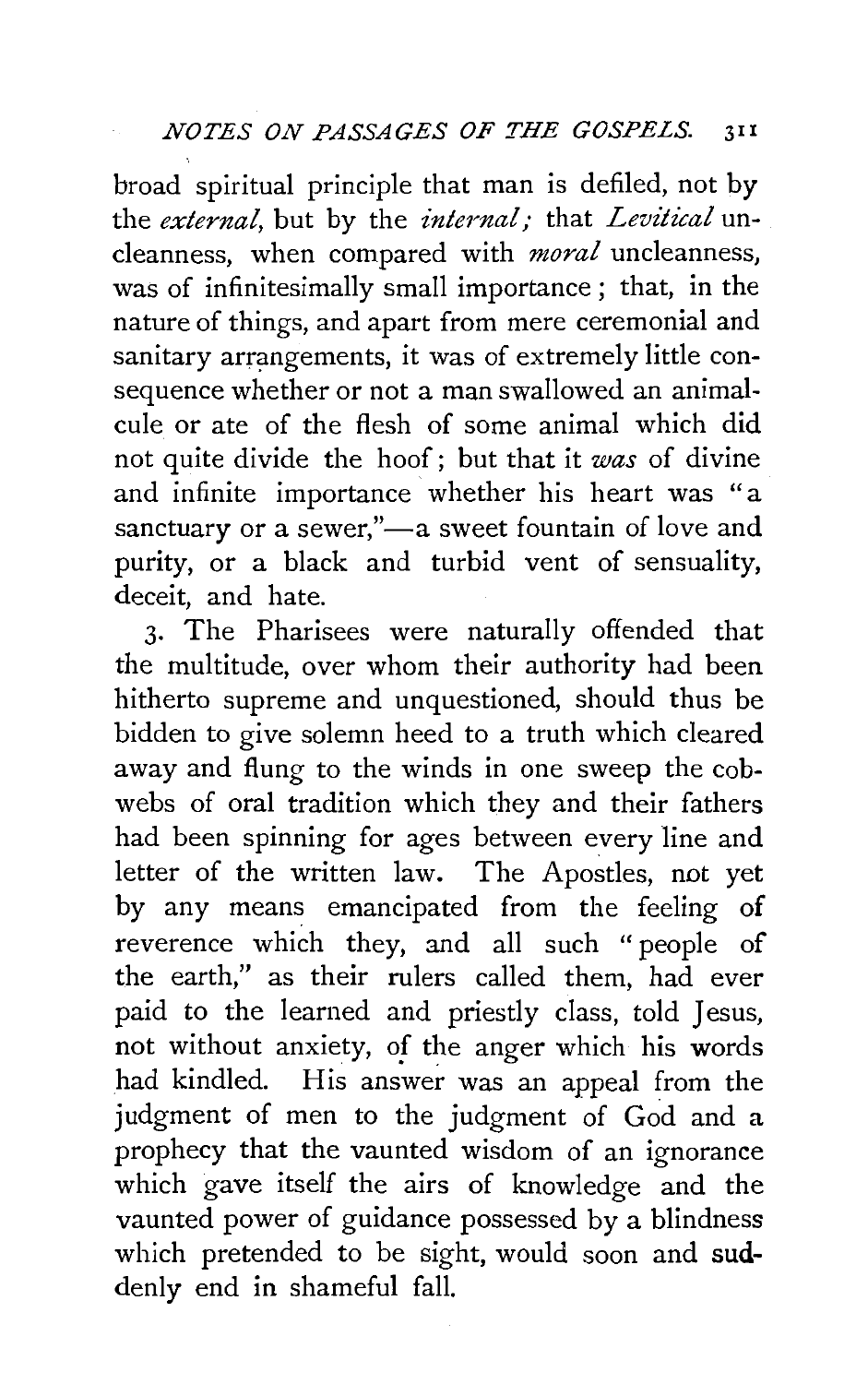4· But so new and strange was the doctrine which He had uttered that Peter could only call it "a parable," and join his brethren in asking some further explanation of its bearing. With a gentle expression of surprise and sorrow at their want of spiritual perception, Jesus put in plainer words the truth which He had indicated: "Do ye not perceive, that everything which from without entereth into a man, *cannot* defile him; because it entereth not into the heart, but into his belly, and passeth out into the draught,—cleansing all meats ? And he said, That which cometh out of a man, that defileth a man ; for from within, from the heart of men, come forth evil thoughts "-evil thoughts, like the letting out of water, and then all that black dark catalogue of the sins that are foulest and vilest in the life of man. These are the only real defilements, and all these come from within.

5· The latter verse is clear, and the derivation of all iniquity from within, and the tracing of every form of moral corruption to evil thoughts, is full of the profoundest meaning. But it is with the former verse that we have to do; and, when its true purport is vindicated, we shall see that it is no mere illustration and amplification, but that it, too, has a deep historic significance.

It has generally been taken to be nothing more than a statement of the fact that what enters a man from without does but affect his material structure, and in no way touches his real being; and this, of course, is perfectly true. But, then, what is the meaning of the apparently dubious and superfluous words with which it concludes.—" because they do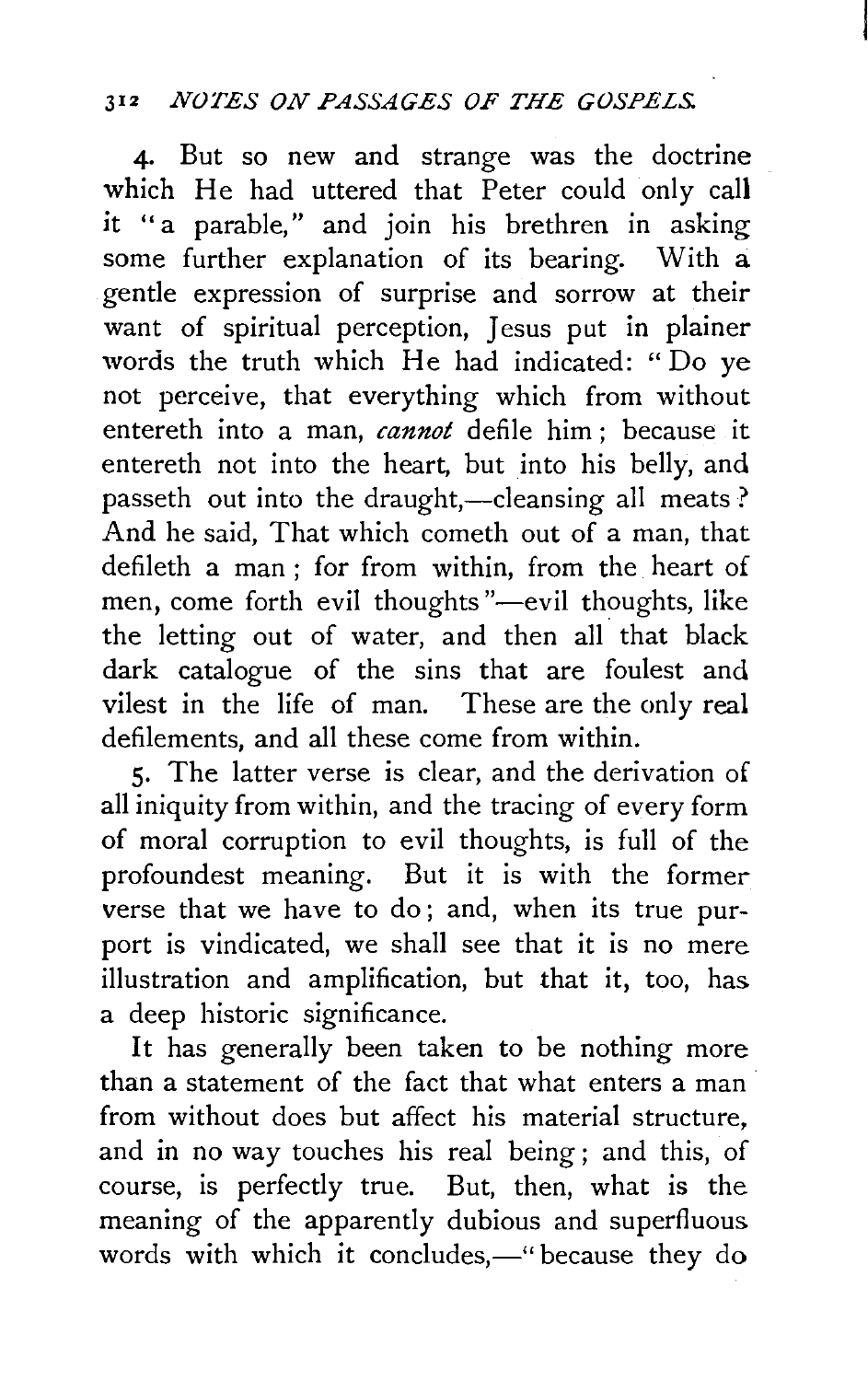not enter into the heart, but into the belly, and pass out into the draught, *cleansing all meats*"?

6. First, what is the reading?

i. Many editors, driven by their perplexity into rebellion against clear MSS. authority, have accepted and argued in favour of the reading,  $\kappa a \theta \acute{a} \rho \iota \zeta \rho \nu$ , which they interpret to mean *"a process* which purges all food." The construction is then sufficiently harsh, though it may be paralleled by the Greek of *2* Tim. ii. 14, and by the occasional idiom which places a neuter participle in apposition to an entire sentence. But even when we have thus supported the construction, the passage gives at the best a very poor and questionable statement, and it is impossible not to feel that it would not have been worth while to add a remark which only confuses the true moral sense of a very memorable utterance by a piece of alien and disputable physiology.

ii. Besides all which, the reading is quite unquestionably *wrong*, for the *masculine*  $\kappa$ *aθapiζωv*, not the neuter, is the reading of every single uncia! manuscript worth noticing, except the Codex Bezæ. It is found in x.A.B.E.F.G.H., &c., *i.e.*, in the *Sznaiticus,* the *Alexandrine,* the *Vatican,* the *Codex Ephraemi,* the *Codex Augiensis,* &c., as well as in Origen and Chrysostom. It would require a reason overwhelmingly strong to set aside such "diplomatic" evidence as this, especially when by doing so we still have a difficult construction and a valueless sense. No editor who wishes to preserve his reputation for critical acumen ought ever again to admit  $\kappa a \theta$ ápiζov into his text.

7. What, then, can the true reading,  $\kappa a \theta a \rho$ *i* $\zeta \omega \nu$ , mean?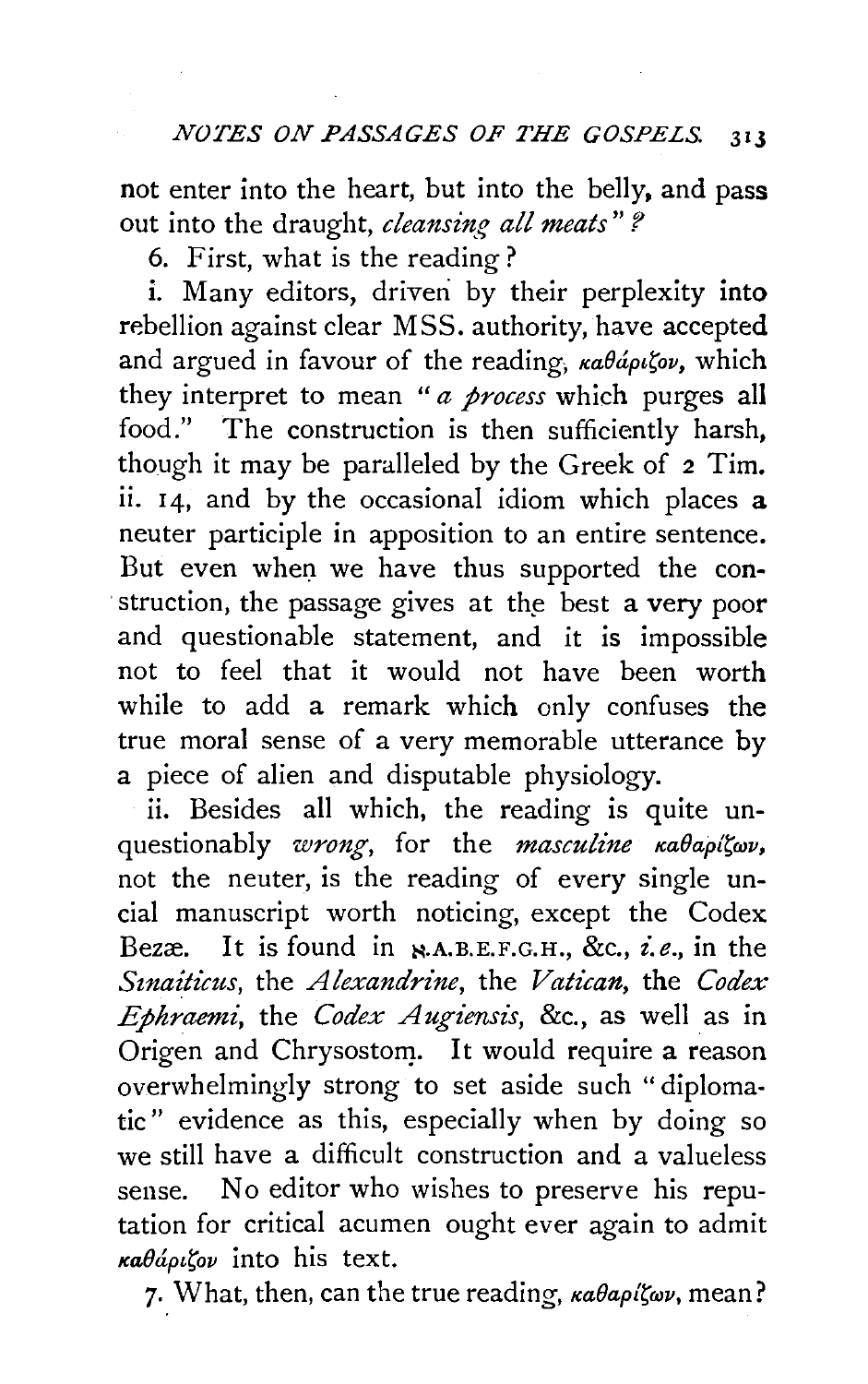## 314 *NOTES ON PASSAGES OF THE GOSPELS.*

*a*. The only possible *construction* of the word, taking the ordinary punctuation, will be to make it agree with  $d\phi \epsilon \delta \rho \omega$ , and if this be adopted we shall again have a very hard and almost unparalleled instance of apposition, which leaves us still with a very dubious sense, only furnishing us with a remark which can hardly be said to be physically true, and which, even if it be physically true, is wholly otiose, and adds nothing whatever to the solemn subject of which the passage treats.

 $b.$  Moreover — and this is a point which I have not before seen noticed - this construction and this explanation require us to give to  $\partial \phi \partial \phi$  the sense of " duct," or " alimentary canal," which I do not believe it *can* have. In the LXX. the word does not occur at all, and therefore we are driven to classical Greek if we want to discover its meaning. Now in classical. Greek the word is very rare, but is said positively to mean "drain," *cloaca, latrina.*  If Suidas *also* gives it the meaning assigned to it in our English Version, he does so, in all probability, from a misapprehension of this very passage. Now if, as I believe, our Version has mistranslated the word  $\partial \phi \in \partial \rho$  *abeleon*, all possible ground for the only interpretation ever offered in modern times is cut away, and the argument in favour of the view which I proceed to give is greatly strengthened. For, indeed, if no *other* explanation were forthcoming, it is so certain that no word uttered by Him could be idle or valueless, that we could only suppose that the exact words of Christ had in this instance been incorrectly reported or inadequately understood.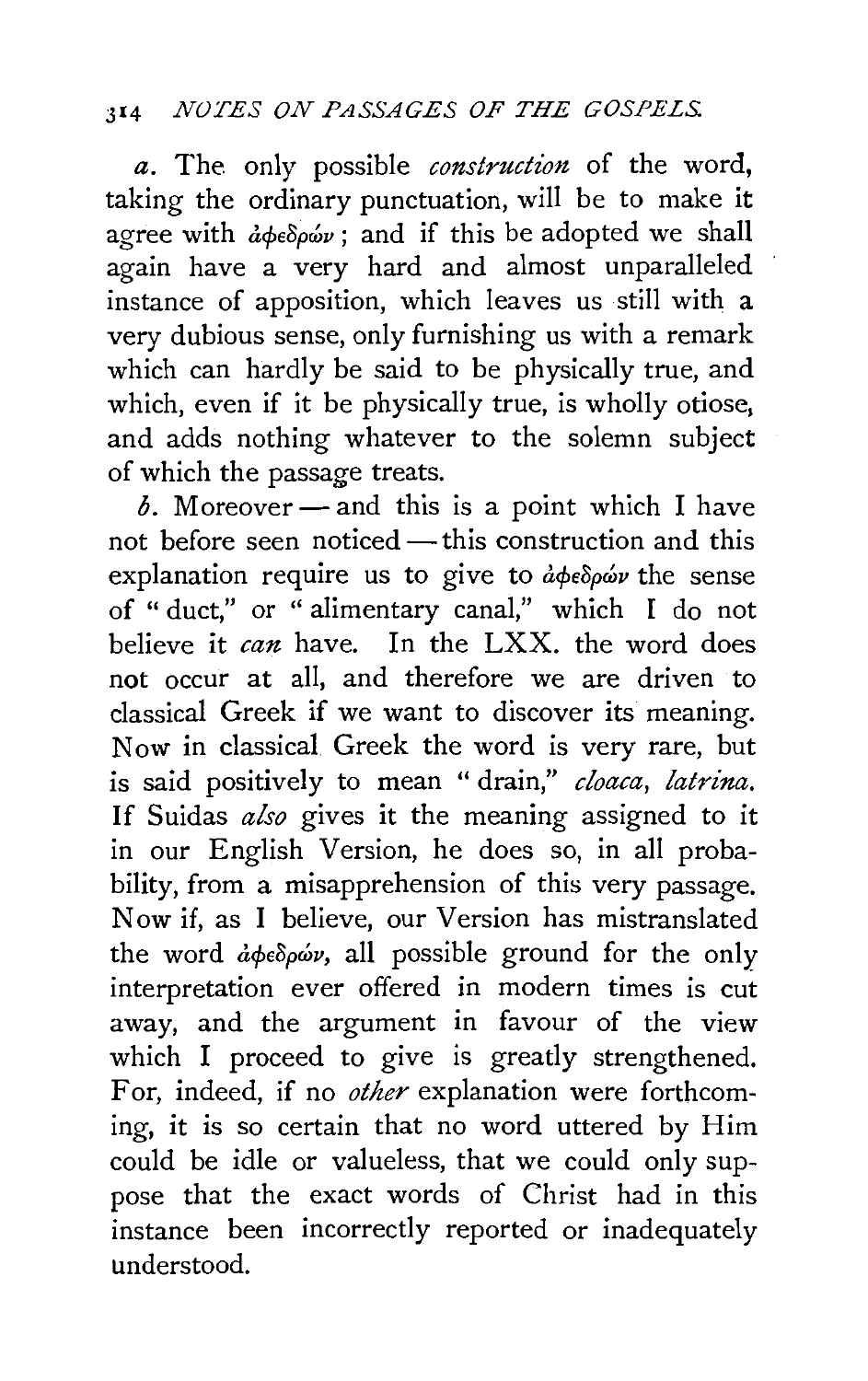$\epsilon$ . How very different does the case become :how rich and weighty is the meaning  $:-$  what a flood of light do the words throw on the relation of the Gospel to the  $Law$ ;—how completely are they elevated into one of the most remarkable passages which the Gospels contain on the relation which the Mosaic system was to bear to Gentile Christianity  $\frac{1}{2}$  triumphant a vindication do they furnish of the doctrine of St. Paul against the early Judaizers,—when they are rightly read and interpreted ! And the right interpretation is as follows,—" And he saith to them, Do ye not per-. ceive that all which from without entereth into a man<sup>1</sup> cannot defile him, because it entereth not into his heart, but into his belly, and goeth out into the drain?"-(this He said), "MAKING ALL MEATS PURE."

 $d$ . It will be seen that, according to this view, which I now regard as certain, the last words *are not those uttered by Christ at all, but are the remark of the Evangelist;* of that Evangelist who was the " son" and " interpreter " of St. Peter ; of that Evangelist who is believed to reflect the immediate narrative of the Apostle of the Circumcision ; of that Evangelist who, before he penned the sacred record, must often have heard from the lips of Peter himself the memorable narrative of that vision on the roof-top at Joppa, when he saw the great sheet let down from heaven full of clean and unclean beasts, and, on being bidden to " slay and eat," had answered, " Not so, Lord, for never at any time did I eat anything common or unclean." And the voice again, the second time, said to him (using *the two* 

*x* I take the article here to be generic.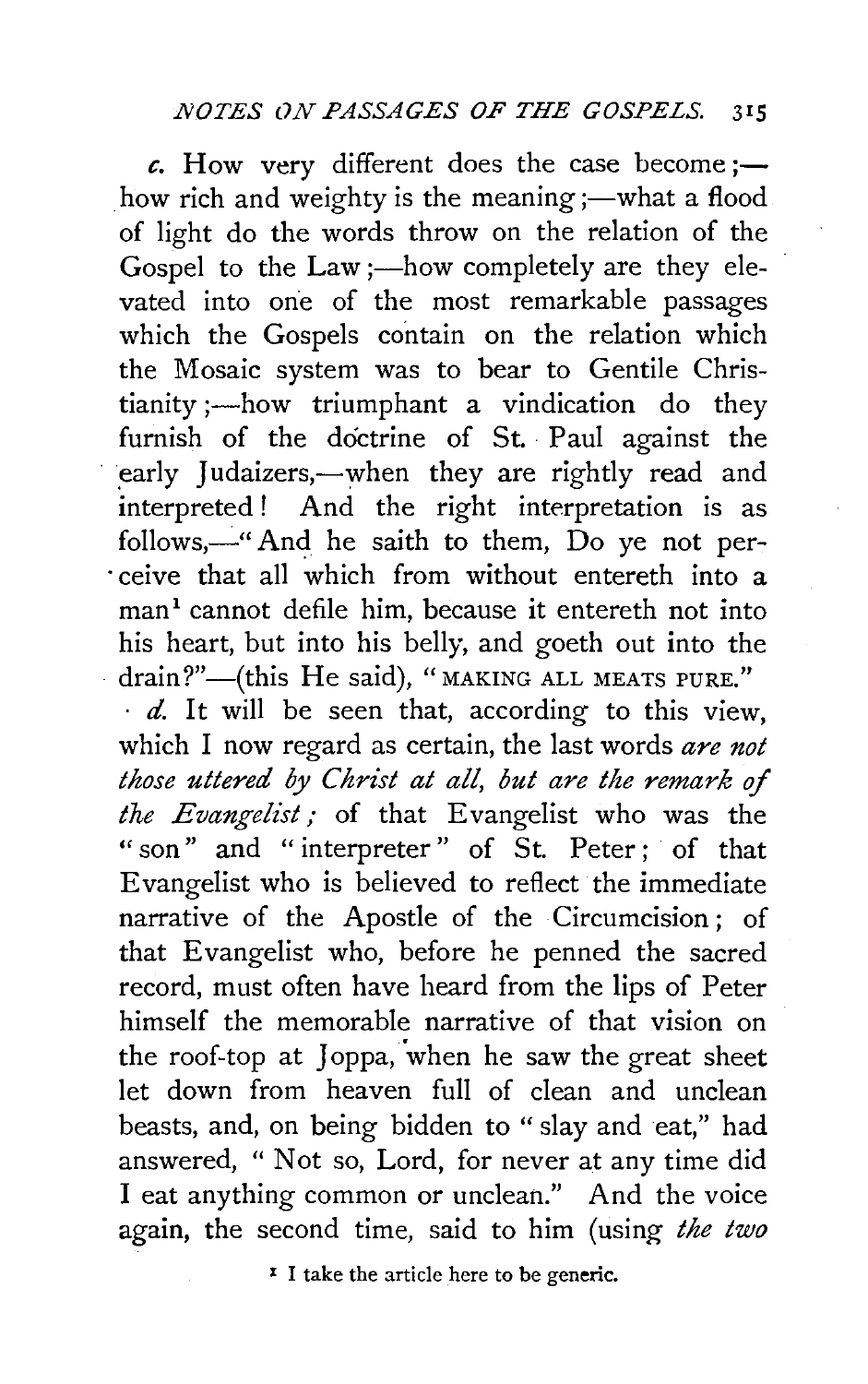*very words which are most prominent in this passage,*  namely, *KOLVOS* and *Ka* $\theta$ *apl'sw*), "What God *cleansed (e"a8aptue),* call not thou common." I cannot feel the slightest remaining doubt that it was in the light of that vision that Peter first understood the richest and widest significance of these words; that not until hisnotions of the preponderant importance of Levitical distinctions had been divinely removed, was he able to inform St. Mark what was the real and full meaning of the "parable " of that which cometh from within and without,-of which the first does, and the second does not, defile. It seems to me that, but for the Voice of Joppa, Peter might never have *clearly* understood that this remark, which he had himself asked Jesus to explain, was the most significant of the few utterances in which his Lord had indicated the transitory nature of that Mosaic system which He only came to destroy in the sense that He came to furnish its final interpretation and to replace its shadow by the eternal substance.

8. It is only with the actual meaning of the words that I am here concerned, not with their immense importance. That meaning was rightly apprehended by Origen, the most learned, and by Chrysostom, the most eloquent, of the Fathers. The latter, in his homily on St. Matthew, observes: " But Mark says that he said these things ( $\kappa a \theta a \rho i \zeta \omega \nu$ *Tct* {3pwp,am) *making (all) meats pure;"* and Dean Burgon, in his treatise on the last twelve verses of St. Mark (p.  $179$ ) adduces another passage to the same effect from Gregory Thaumaturgus, who has this remark: "And the *Saviour, who purifies all meats,* says," &c.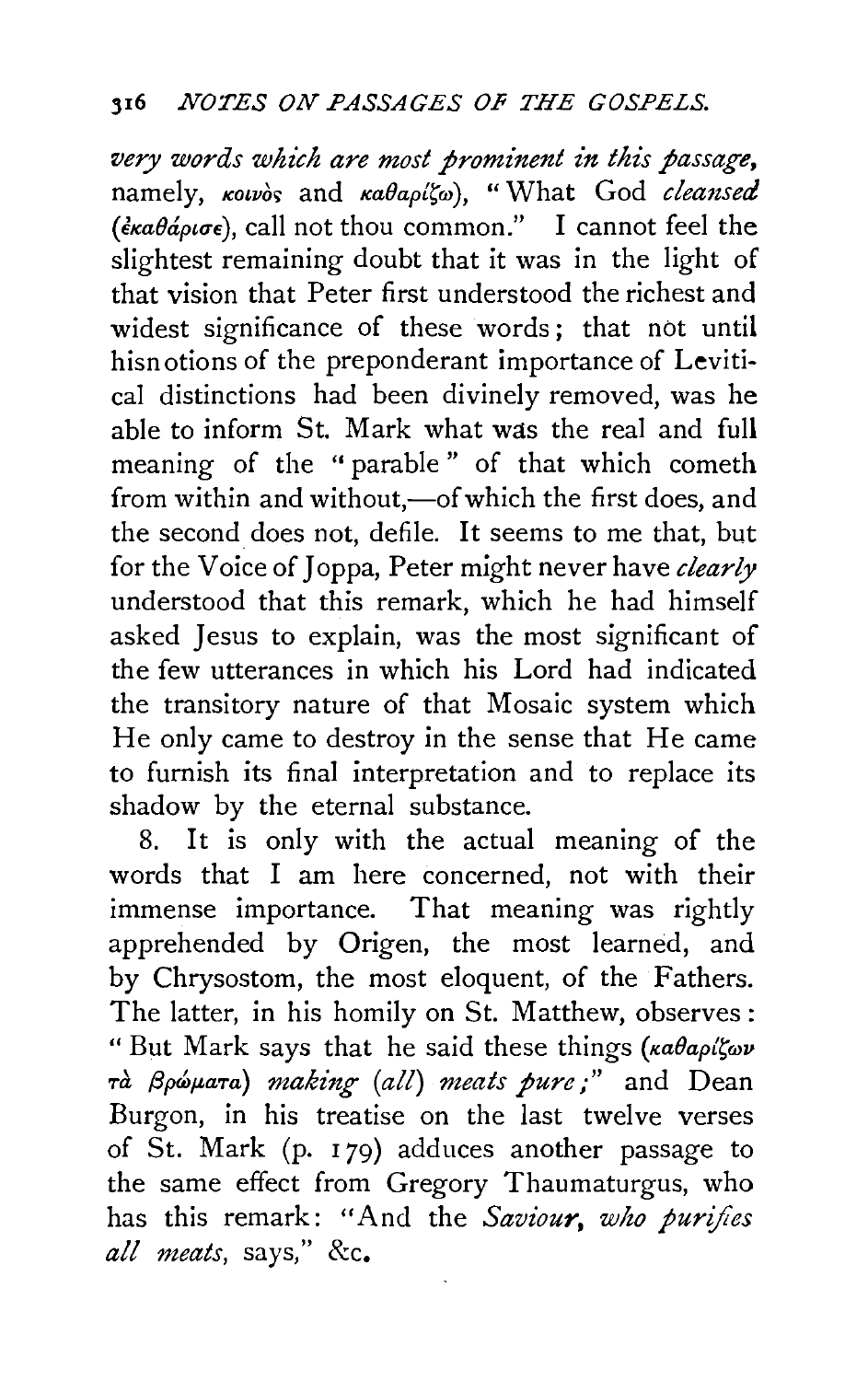For these references I am indebted to a kind letter from Mr. Field, who also removes the stumbling-block to the adoption of this lofty interpretation, which I had pointed out in my" Life of Christ." That stumbling-block is *the order of the words,*  since " purifying all meats" is inserted, as it were, parenthetically between the two clauses of our Lord's discourse. But, as Mr. Field points out to me, it is quite in St. Mark's manner to throw in an observation of his own upon something that had been said by Christ. There is a remarkable instance of this in Mark iii. 29, 30. There we have, "And calling them, he said to them in parables, How can Satan cast out Satan ?" Then follows a long speech consisting of three distinct propositions, and, after this interruption, the construction is resumed in verse 30, "because they said, He hath an unclean spirit." Here also — though it is not so necessary as in the verses which I have been examining—we might render *(this He said),* "because they said, He bath a devil."

What are the arguments with which Mr. Field, in his note on St. Chrysostom, supports this most valuable explanation—which is in reality that of the most learned ancient Expositors, and has only lain for so many centuries unnoticed because, in explaining a difficult passage of St. Mark, no one thought of consulting St. Chrysostom's commentary on St. Matthew $\overline{-1}$  do not know, because I have been unable to procure his book, I have, therefore, preferred to state what occurred to myself in its support; and I expect that what is here adduced will be as new as, I hope, it will be convincing to those who read it. When I alluded to this explana